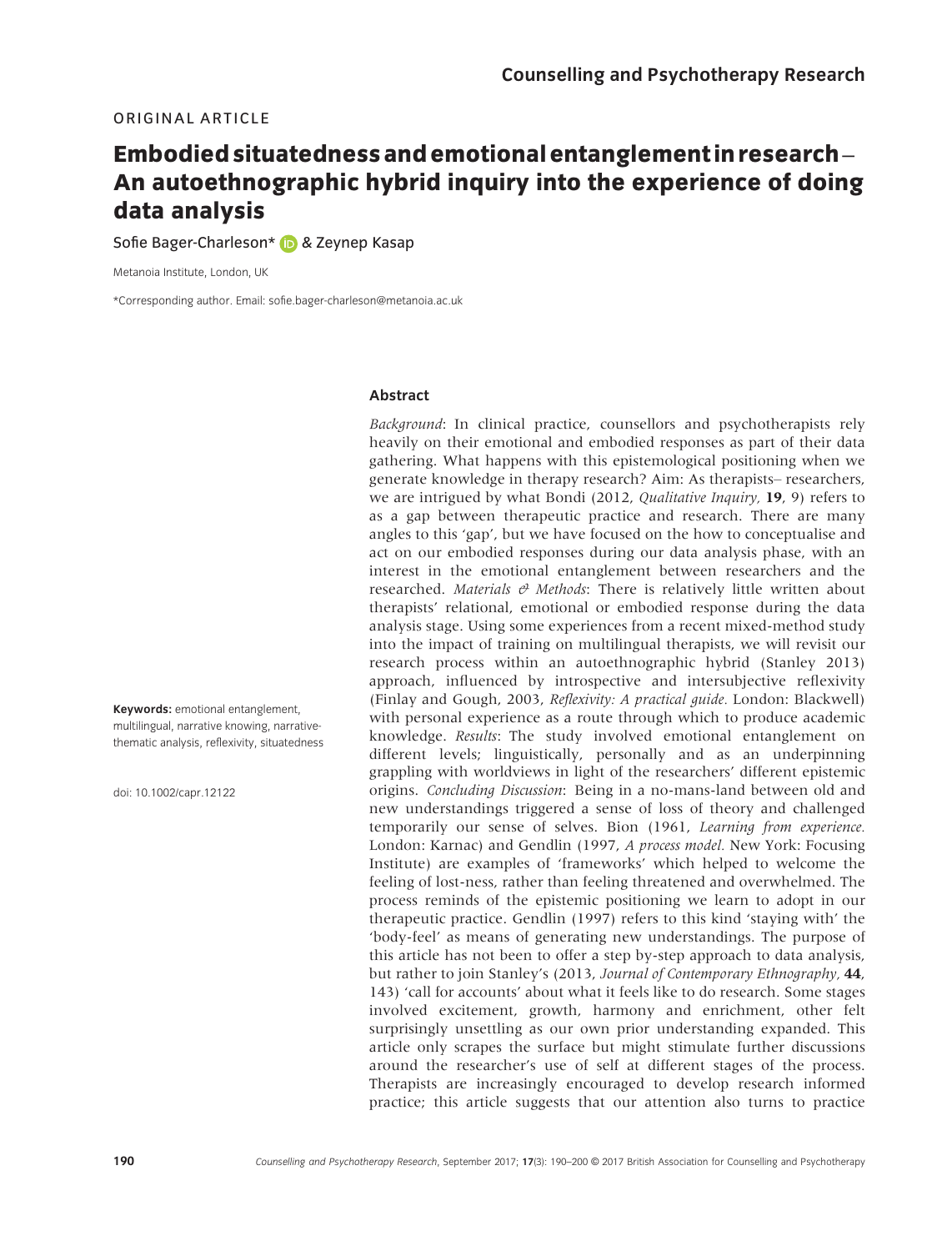informed research, to create platforms for discussions around emotional entanglement with greater epistemic congruence between relational, emotionally attuned practice for both therapists and researcher.

## Introduction

In clinical practice, counsellors and psychotherapists rely heavily on their emotional and embodied responses as part of their data gathering. Feelings, such as 'musing, contemplating, daydreaming, wondering, doubting, guessing, and intuiting', are essential aspects of knowledge generated for what Dallos and Stedmon (2006) refer to as 'self-critical and ethical clinical practice' (p. 3). What happens with this epistemological positioning when we generate knowledge in therapy research? As therapists–researchers, we are intrigued by what Bondi (2012) refers to as a 'gap between' therapeutic practice and research. There are many angles to this 'gap', but we have focused on how to conceptualise and act on our embodied responses during our data analysis, with an interest in the 'emotional entanglement' (Takhar, 2009) between researchers and the researched. There is relatively little written about therapists' relational, emotional or embodied response during the data analysis stage. Etherington (2004), Tordes (2007), Anderson and Braud (2011) Josselson (2013), Willig (2012), Hollway & Jefferson, 2002; Finlay (2016) and Gendlin (1997) are helpful exceptions. Finlay refers, for instance, to all stages of the research as a 'relational centred, existential hermeneutic phenomenological approach' (Finlay & Evans, 2009). Her data analysis is an 'attuned inquiry' (Finlay, 2016, p. 30), characterised by stages of 'empathic dwelling' (p. 30), where the she uses 'bodily experience as a way of tuning into ... participants to achieve both a kinaesthetic and emotional sensing of the other' (p. 23).

Willig (2012) offers a comparison of her embodied responses to different interpretive frameworks, in her arguments for the impact that emotions have on our choice of framework during data analysis. She describes, for instance, how doing a phenomenological analysis made her 'feel like someone creeping along in the dark' (p. 145). Working with 'grand' theories, in this case the psychoanalytically informed psychosocial model, caused her on the other hand to feel 'speedy', with a sense of exhilaration and excitement around being precise and scientific, feeling 'carried away by her own psychosocial formulations'. (p. 147). These

honest accounts of embodied responses capture the often-ignored high level of emotive involvement during the data analysis. Metaphors and images seem helpful in the researchers' attempts to communicate subtle changes that have not yet been brought into full awareness – to a therapist trained to listen inwards such responses are always worth considering as valuable data. Tordes (2007) emphasises that 'communicating understanding involves an aesthetic dimension in which what is revealed has the possibility of being personally appropriated ... within the realm of human participative experience' (p.40). A participative experience involves what Gendlin (1997) refers to as a 'felt sense' rather than just a thought sense. Within the framework of Grounded Analysis, Rennie and Fergus (2006) refer to this felt sense as 'an approach to interpretation in which subjectivity is drawn on productively'. Rennie and Fergus (2006) continue as follows: 'embodiment is accompanied by memories, images, associations and word phrases that form a reservoir' (p. 496) for knowledge. Like in clinical practice, drawing from this reservoir is part of a systematic inquiry which will be discussed further in this article, regarding the concepts 'introspective' and 'intersubjective' reflexivity.

#### Repressed emotional history of research

Despite an increased attention to reflexivity and to the researchers' positioning in the research, feelings still often seem homeless in research. Ellis and Tucker (2015) make an interesting exploration into the role of emotions in the field of social psychology. Starting with the ancient Greek definition of emotions as 'pathos', they trace conceptualisation of emotions over time. 'Psychopath' and 'pathology' are some of the concepts born from the Greek word pathos and the Latin word patior, which Ellis & Tucker follow through medieval theologies, enlightenment philosophy, biological understandings and towards affect theory and the development of digital emotion. Their review results in a conclusion suggesting that 'the scientisation of psychology has to come extent repressed its emotional history' (p. 180). Ellis and Tucker (2015) continue as follows: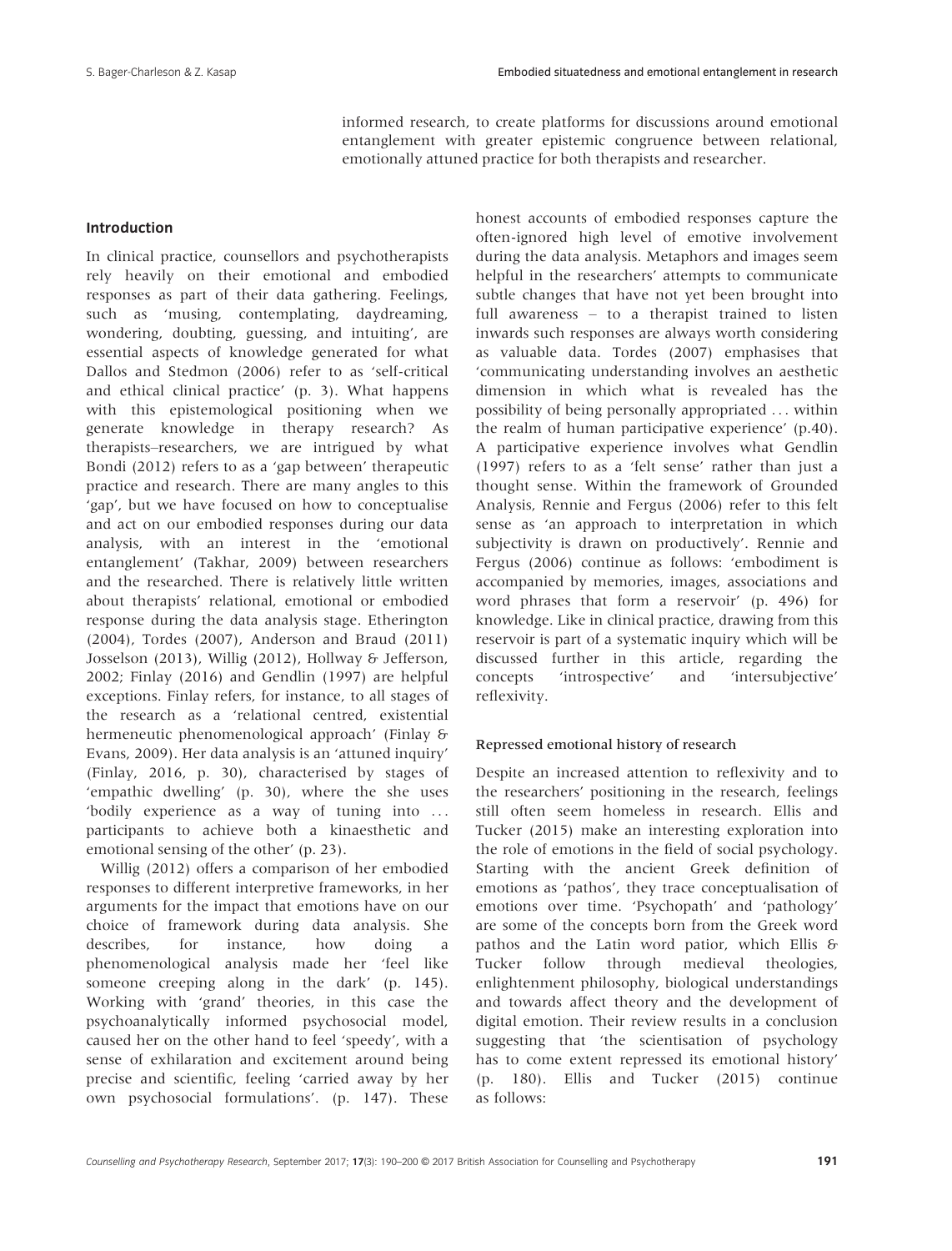Just as individuals have been in need of taming the primitive and animalistic aspects of the self, one could argue that the discipline of psychology attempts to disentangle itself from the more emotional, subjective, messy and undesirable parts of itself (p.180).

## Rational for our inquiry

Our overriding aim with this article was to contribute to a discussion about research, with emotions to the forefront, rather than as undesirable, disowned and perhaps sometimes displaced parts of the researcher's self. The focus of our review of our data analysis resonates with Stanley's (2013) autoethnographic aim to explore research with reference to its 'confidencecrushing anxiety and burnout as underexplored embodied effects'. As the main author of this article, ['SX'] brings experiences from over twenty years of research supervision. Students are repeatedly reporting feeling distressed whilst doing research, and we resonate with Stanley's suggested importance of normalising how generating new knowledge call on complex, difficult emotional responses.

#### Methodology and method

With critical realism (Finlay and Ballinger 2006, Hollway and Jefferson 2000) as an overarching framework, we will revisit our experiences from a recent mixed-method study, viewed from an autoethnography-inspired perspective (Stanley 2013) with reference to introspective and intersubjective reflexivity (Finlay & Gough, 2003).

Within the plethora of literature in the field of autoethnographic research, we are particularly inspired by Stanley (2013), who wants 'to acknowledge the embodiment that is easily side-lined when we discuss academic experiences' (p. 147).

## An autoethnographic hybrid

Stanley's (2013) 'hybrid approach to autoethno graphy' is 'inductive, data-driven theorizing ... insights and themes that are helpful to people in conceptually comparable, but different, situations' (p. 150). Stanley positions herself between an 'evocative' and 'analytic' autoethnography. -What about a middle way? suggests Stanley (2013):

What about an evocative, verisimilitude-seeking, firmly anchored 'auto'-ethnography that focuses squarely on one's own lived experiences but that also applies critical analysis and aims to formulate theoretical understandings, with the aim of creating understanding beyond the data itself? (p. 150).

## Reflexivity

Our approach resonates with our interest in generating knowledge with an epistemic positioning, similar to what we draw from as emotionally attuned, relational practitioners in psychotherapy. Psychother apists typically regard both spoken and unspoken messages as significant means of 'data' and will listen to, see as well as drawing from a felt sense when trying to generate knowledge about the client. Therapists are trained to understand their responses through a mixture of experiential and theoretical training within different modalities like psychoana lytic, person-centred, CBT or systemic therapy. Each addresses a different ontological, epistemological and methodological positioning of the therapists regarding both the spoken and the unspoken.

Etherington (2004, p. 19) defines this as a reflexive stance. She compares the epistemic positioning of a reflexive researcher to 'counselling skills [with the] ability to notice our responses to the world around us, other people and events, and to use that knowledge to inform our actions, communications and understanding' (p. 19). Reflexivity is an increasingly important concept in research; it helps us to critically review the researcher's 'situatedness' (Haraway 1988) and positioning within a study. There are many definitions to reflexivity; Finlay and Gough (2003, p. 6) refer to at least to 'five reflexive variants'. This article builds on two approaches, namely the introspective and the intersubjective approach.

## Reflexivity on introspection

Reflexivity on introspection uses typically the researcher's 'introspection to yield insights [to] form the basis of a more generalised understanding' (Finlay & Gough, 2003, p. 6). Both autoethnography and heuristic research are examples of reflexivity based on introspective reflection, drawing from the researcher's poems, artwork, diaries, autobiographical logs and other personal documents to recreate the lived experience in a 'full and complete' way (Finlay & Gough, 2003, p. 6). The researcher is the 'most important inquiry tool [and] 'you' become a subject worthy of research' (Barber 2006, p. 3). This links into the earlier mentioned parallel between clinical practice and research in terms of drawing from our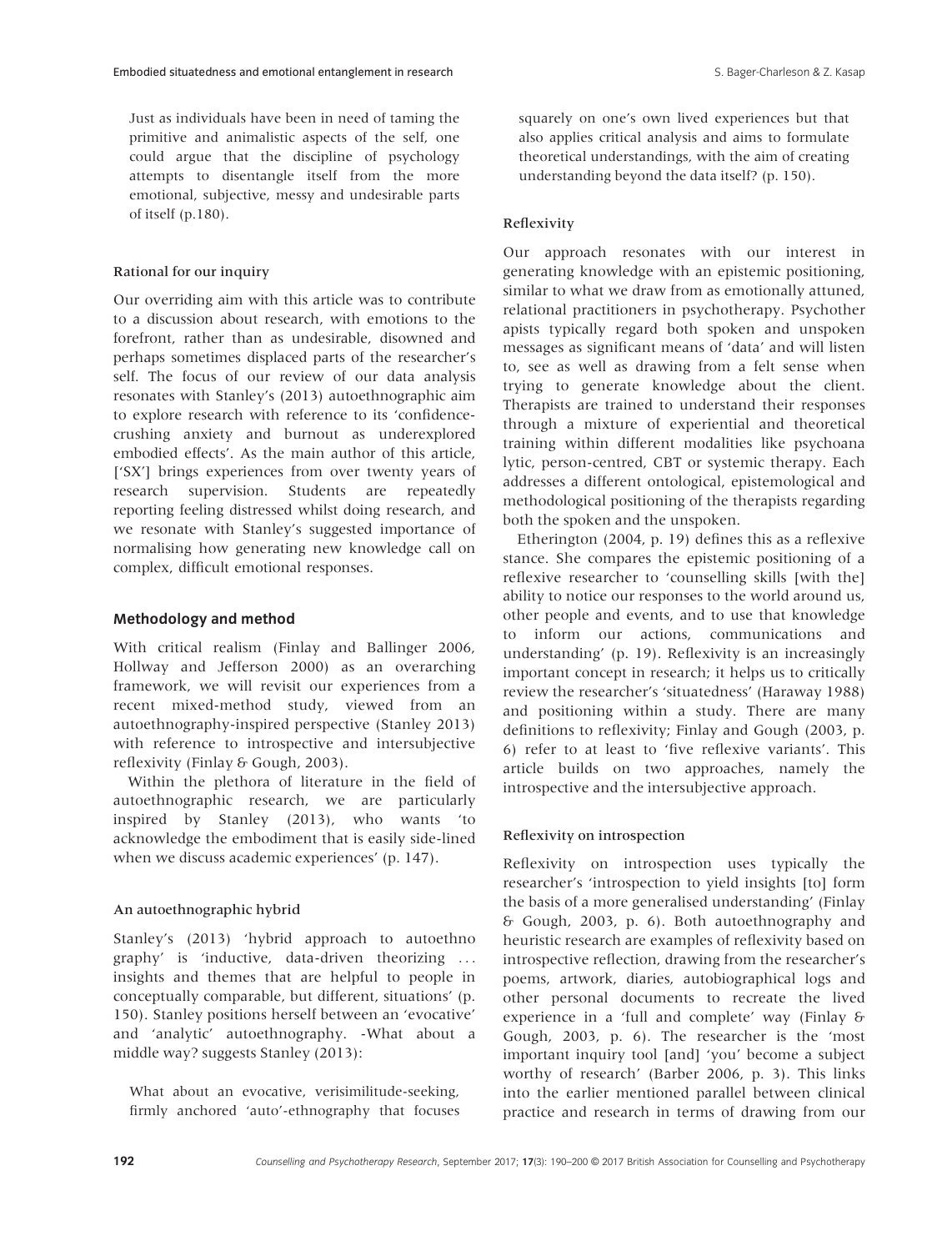felt sense, for example, our embodiment, as a reservoir for memories, images and associations when we generate knowledge. In our study, we have drawn from free writing as means of moving beyond the obvious during our data analysis. Free and creative writing can be both containing and illumination. Freud (1900/1976) referred to creative writing in terms of its ability to 'help us by pass the gates of reason', a little in the way that dreams might help us to access what our reason-bound self often fails to tolerate. Richardson & St Pierre (2005) refer to free writing as means of collecting 'fugitive, fleeting data' in the writing:

In my study, I use writing as a method of data collection ... For example, a pesky dream about an unsatisfying interview [or]my mother's disturbing comment that I had gotten something wrong ... These data were neither in my interview transcripts nor in my field notes where data are supposed to be ... But they were already in my mind and body ...They cropped up unexpectedly and fittingly in my writing ... Fugitive, fleeting data ... collected in the writing (p. 970).

## Intersubjective reflexivity

Reflexivity as intersubjective reflection uses the research relationship as 'both focus and object of focus' (Finlay & Gough, 2003, p. 6). Psychosocial research is an example of the intersubjective research reflexivity in that it typically addresses 'unconscious intersubjective dynamics' within our research relationships, 'influenced by our emotional responses' (Hollway and Jefferson 2000, p. 93). Psychosocial research is based on 'the notion that the unconscious plays a role in the construction of our reality' and that this 'plays a significant part in the generation of research data and the construction of the research activity' (Clarke and Hodgett's 2009, p. 2). Hollway and Jefferson (2000) echo this, suggesting that:

What we say and do in the interaction will be mediated by internal fantasies which derive from our histories of significant relationships. Such histories are often accessible only through our feelings and not through our conscious awareness (Hollway and Jefferson 2000, p. 93).

It brings, as mentioned earlier, concepts like projection, transference and countertransference to the forefront. The psychoanalytic term countertrans ference relates typically to the client's influence on the analyst's unconscious feelings. Brown (2006),

Holloway (2009) and Price and Cooper (2012) assert that there will be similar unconscious processes at play when we generate knowledge in research. Brown (2006) draws from countertransference in research to explore 'those elements in the observer's feeling state which seem to be determined by regular projections from family members' (p. 187). To include unconscious processes in the epistemological positioning of the researcher in ways that compare with what we do in clinical practice requires system atic procedures. Supervision will, for instance, need to include attention to 'unprocessed material', as Brown (2006), Holloway (2009) and Price and Cooper (2012) assert. Like practitioners, the researchers 'will need the help of others who are not so emotionally involved with the material in order to rediscover reflective thinking capacity in relation to unprocessed data' (Price & Cooper, 2012, 167).

# A revisiting of a mixed-method study in the field of multilingual therapy

In this section, we will revisit some recent experience of acting as co-researcher within a cross-disciplinary team (Bager-Charleson et al., 2017). Our autoethnographic reflection involves revisiting this project to explore 'similarities and continuities' between our own experiences and those of others, with regard to 'how it feels to be emplaced in particular ways' (Pink, 2009, p. 63) in research. ['SX'] is a qualitative researcher and supervisor on a doctorate for practitioners within psychological therapies, and she also works as an integrative, relational therapist. ['ZX'] is a humanistic therapist trainee with a background in neurobiology and growing interest in qualitative research as part of her therapy training. The interplay between our research journals illustrates a communication between us as two multilingual therapists and researchers from different countries, age and with different modalities in therapy and in research – but with shared interests both in multilingual therapy and the pros and cons of emotionally attuned research.

## Autoethnographic and self-narratives

The reflexive 'variants' tend to blend into each other. Autoethnography can, for instance, straddle all approaches, as in the suggestion by Spry (2001) in which '[a]utoethnography can be defined as a selfnarrative that critiques the situatedness of self with others in social contexts' (p. 710). Stanley draws from her creative, reflective and free writing as part of her research, using 'zines' [which] 'blend personal and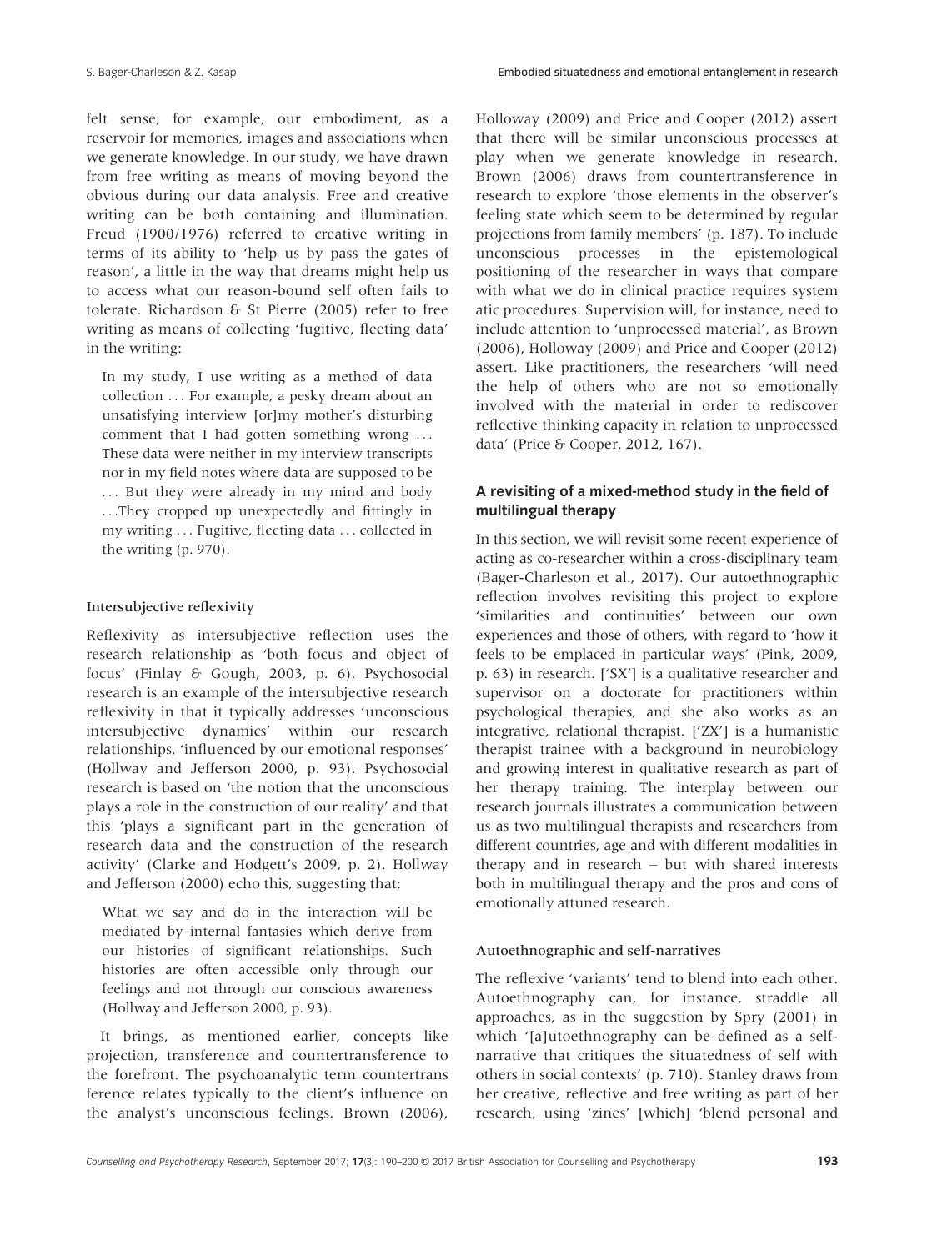public writing, somewhere between a letter and a magazine... without reference to or distribution by the publishing industry' (p. 154). In this article, our revisiting of the multilingual study will draw from both reflective, and free writings from our data analysis of seven interviews.

### Ethical guidelines

Consent, choice and decision are ambiguous terms in relational, reflexive research. Hollway and Jefferson (2000) criticise conventional 'doorsteps consent' (p. 88) on the basis that these are likely to be informed by first impressions and fantasies, rather than a rational, considered decision. In this article, only the authors' personal details are in question. Our reflexive approach is, however, anchored in Josselson's (2011) ethical thinking about that:

[w]e need to say who we are as interpreters who bring our own subjectivity to the topic or people we are writing about. Interpretive authority cannot be implicit, anonymous, or veiled. We have to come out from behind the curtain and say who we are who are claiming our authority (p. 49).

## Looking back to the multilingual study

Our multilingual study was a mixed-method study, characterised by what Creswell and Plano Clark (2011) address as a not-unusual stance to include 'both fixed and emergent aspects to the design' (p. 155). With a research team specialising in both quantitative and quantitative approaches, the study was pre-arranged to include two stages (fixed design) with the first (quantitative) stage to be followed up by a qualitative phase, designed to 'emerge based on the researcher's interpretation of the results from the initial quantitative phase' (p. 155). The first stage was designed and analysed by colleagues with expertise in quantitative research. It involved using the Likert scales survey which related to nine themes which had been addressed in training for therapists in multilingual awareness. To add to the background of our data analysis in the second phase, which is the focus of this article, the training being evaluated was developed and run by mother tongue, which is an organisation that provides culturally and linguistically sensitive professional counselling to the BME community. The survey was sent to all therapists who had undergone the 2-days long training. Eighty-eight participants replied to survey, with the training themes included through the following questions: Has

the training to work with multilingualism in therapy impacted on the way you work therapeutically with multilingualism in the room with reference to the following?

- Identity including transference and projections.
- Emotional expression.
- Defence.
- Trauma.
- Repair.
- Code-switching.
- Shame.
- Early memories, emotions and relationships.
- The danger of making assumptions.

(Possible answers:  $1 = not at all$ ,  $2 = not especially$ ,  $3 =$  so-so,  $4 =$  quite a lot,  $5 =$  very much).

This descriptive statistics stage involved arranging the replies according to an average score (determined by adding all the scores together and dividing by the number of survey participants) and visualising the results through graphs.

The participants rated, for instance, the impact of the training highest with regard to the danger of making assumptions. The training seemed to have had least impact on code-switching, with a mean score hovering between 'not especially' and 'so-so'. Training themes like 'emotional expression' and 'identity' showed a mean score situated half-way between 'so-so' and 'quite a lot', whilst 'defence', 'early memories, emotions and relationships', 'shame' and 'trauma' were closer towards the 'so-so' value.

#### Revisiting our qualitative inquiry

Our attention turned to what this meant for the individual therapists and their clients. Emergent questions revolved, in this sense, around how the categories might translate into clinical practice for different therapists. Out of the 88 participants, seven offered to follow up with interviews. The age of these participants ranged from 30 to 59 (Mean = 47.8 years old,  $SD = 9.6$ ), and their backgrounds included psychodynamic, person-centred, transactional analytical and cognitive behavioural therapy. All but one of the participants were multilingual. They were trained in English and used English as the main language in their psychotherapy practice.

Our interviews were conducted by [ZX], experie nced in quantitative research but a novice in the field of qualitative research. We had prepared to structure the interviews with Josselson's (2013) relational model in mind, which meant aiming 'to understand how people construct or interpret their experiences,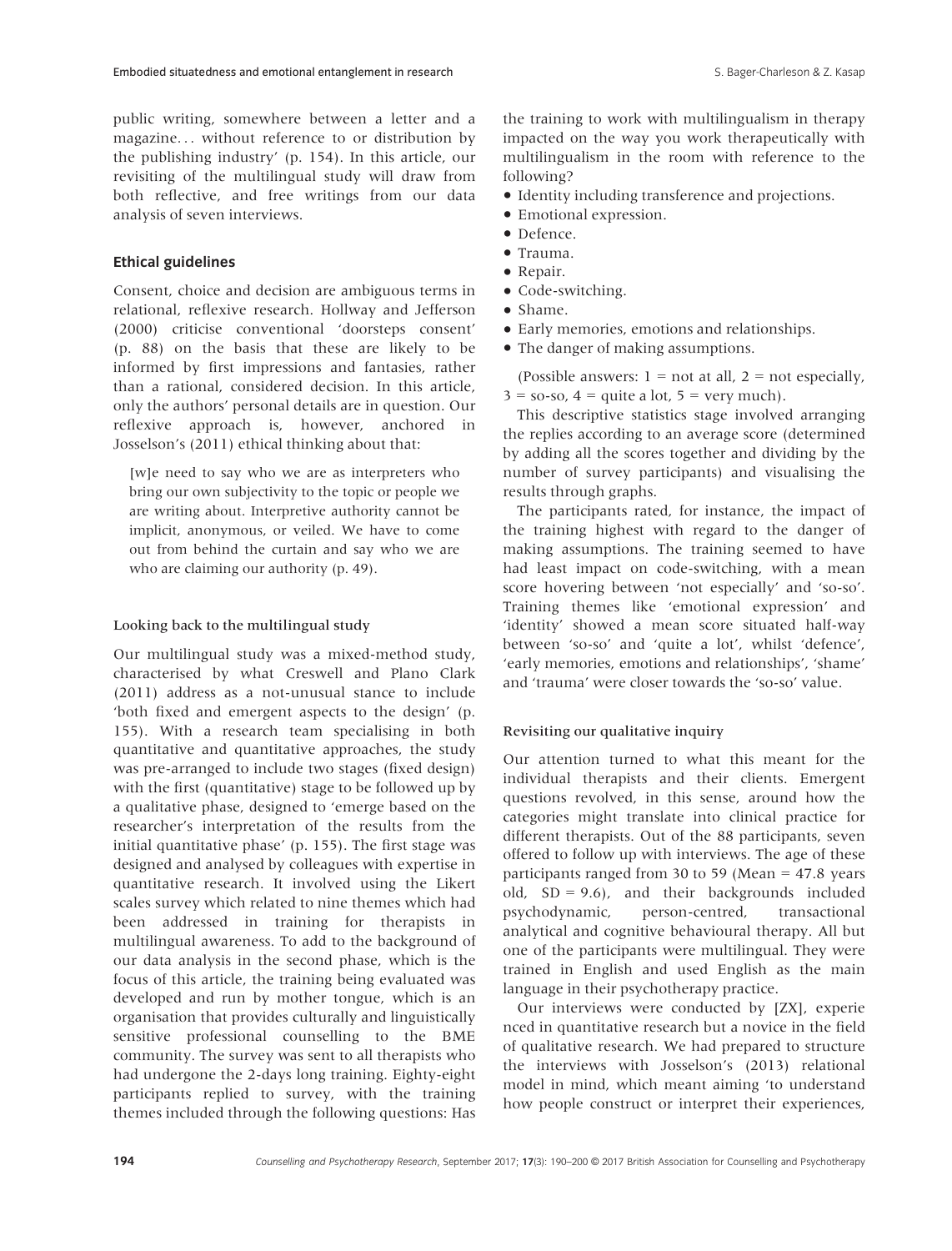rather than piecing together views of an external event' (p. 7). Having agreed on the relational approach to the interviews, the analysis of the transcripts was as mentioned conducted by two multilingual researchers. Rather than 'testing' one analysis with another, we hoped for complementary perspectives from our different readings. We had agreed to approach within the framework of thematic analysis.

Thematic analysis can be 'applied across a range of theoretical and epistemological approaches' as a 'method for identifying, analysing, and reporting patterns (themes)' (Braun & Clarke, 2006, p. 78). This article will focus on the analysis of the transcribed outcome from these interviews. Following the six stages suggested by Braun and Clarke (2006), we set out to the following:

1 Read and re-read the data, noting down initial ideas.

2 Generate initial codes: Code interesting features of the data in a systematic fashion across the entire data set (codes as the 'bricks').

3 Search for themes. Collate codes into potential themes – these are the 'load-bearing walls' in the analysis.

4 Review themes: Check if the themes work in relation to the coded extracts (Level 1) and the entire data set (Level 2), generate a thematic 'map' of the analysis.

5 Define and name themes: Do an ongoing analysis to refine the specifics of each theme, and the overall story. Generate clear definitions and names for each theme.

6 Select vivid, compelling extract examples, with final analysis of selected extracts. Relate the analysis back to the research question and literature.

This involved reading through the transcripts several times, whilst 'jotting down -ideas and potential coding schemes' (Braun & Clarke 2006, p. 86) based on what 'stood out' to us in terms of the participants' emphases, repetitions or other significant features in the transcripts. We had agreed to highlighting anything and everything that might both 'seem and feel relevant'.

## Results

Kleinman and Copp (1993) assert that qualitative researchers 'only gain control of their projects by first allowing themselves to lose it' (p.3). Like in all transformative learning, the learner loses something when old understandings come into question and new

perspectives emerge. This certainly resonated with us during our data analysis. Our embodied responses to the data analysis involved 'transformative losses' for each of us on a personal, theoretical and cultural level. This section revolves around those 'losses' as the actual 'findings' of this study. It is easy to underestimate how unsettling 'transformative losses' can be during the research process, which usually construes the researcher as 'knowing' and in control.

# Resistance to hearing the participants

Both of us experienced strong emotions during our readings. The transcripts were not easy to access, and we spent considerable time feeling prevented from connecting with some of the participants' voices and accounts. There were both practical and personal aspects to our initial level of 'not hearing'. Several participants struggled to find the words:

And I spoke with her and about the research that she's doing and, ummm, one of my interests is also trying which I haven't finalised but it's trying to to do research also on my own to try to put my two fields of interest together (Z: Uh huh) so I spoke with her also in this (Z: Ok) respect (Therapists No 3:2).

Our analysis tapped into a keen desire in us both to create order. [SX] used clinical supervision and free writing (Richardson & St. Pierre, 2005; Speedy & Wyatt, 2014) to access emotions, thoughts and feelings beyond the obvious, conscious reflections. Both of us documented research experiences in journals, which as shown below, involved references to how we experienced our frameworks for understanding (theory) and our sense of being (self) thrown into question as part of the process.

#### Loss of (old) theory

In her journal about the overlaps and differences with her neurobiological background, [ZX] reflects initially about an excitement over experiencing herself closer to an understanding of the human mind. She writes as follows:

ZX's Journal (1). I became interested in psychology long before I started studying biology, but I ended up specialising in neurobiology, looking at how the brain cells functioned. If we could understand how the brain worked, then surely, we could decode all these mysterious concepts like consciousness, mind,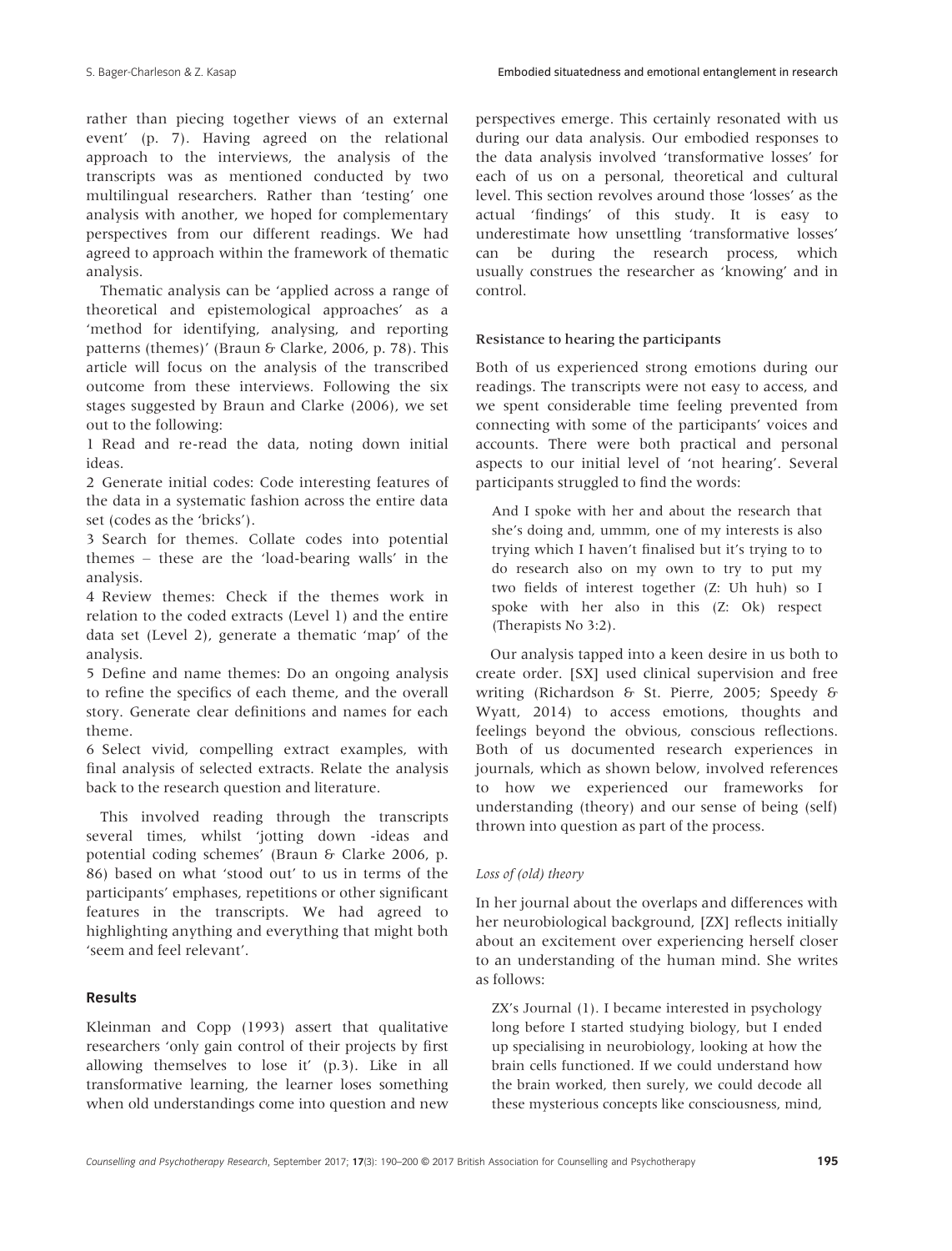personality, emotions and instincts. I measured, counted, analysed and compared numerous aspects of brain cells... Only two years ago, when I started training as a psychotherapist, I realised there is another type of curiosity that is qualitative. This mysterious species uses words, experiences, personal stories to make sense of the world. No numbers, no means and standard deviations, no statistical testing, where all data is relevant and no data is an outlier. One of the first things I noticed about the qualitative research process is how much I was involved in the creation of data. I say creation and not collection of data because I was personally part of the process. In any encounter, we have an impact on the other person, whether we like it or not. Eliminating myself from the research was not only impossible, but also undesirable. How I made sense of the data was entirely relevant to the research. I began to write about my reflections during each part of the research process. I was fascinated and puzzled at the same time. ... Imagine my delight when I received Braun and Clarke's paper (2006) outlining the analysis process in six distinct steps. (ZX, Journal 2015).

[ZX] describes, however, a shift in her involvement in the research when the analysis work begins.

#### Loss of sense of (old) self

The relational focus which felt so right and made much sense initially begins to change into a sense of a great unease which leaves [ZX] feeling as if she exists in a 'dark room with no window'. Having lost faith in her previous form of understanding, doubting or not making sense of the new one heightens a sense of anxiety, undermining the researcher's sense of self:

[ZX]s Journal (2). When I actually sat down to analyse my interviews, I felt like I was in a dark room with no windows, trying to find my way out without really knowing if there was a door in the first place. I read the first interview and highlighted the parts I thought were significant. I looked at several research articles but the Methods part in journal articles do not describe the coding process in detail because the coding itself is less important than the outcome of coding, namely the themes and discussion of data [...] The more I read about thematic analysis, the less I understood the actual process of 'coding data'. It seemed arbitrary, unclear, even random. The word that describes this process for me is wrestling. Some days it looks all

messy and clumsy and some days it feels just like a beautiful dance [ZX, Journal 2015). Whilst ZX uses the metaphor of being in a dark room, SX experiences herself as if in a busy train station, overwhelmed by possibilities and bombarded by impressions. Supervision with space to explore emotional responses together with creative writing (Richardson & St. Pierre, 2005) help [SX] to contain and explore embodied responses ranging from excitement to despair and uncertainty about everything; her curiosity included.

[SX]s Journal (1): When I was writing, and allowing words to come as they pleased today, the Swedish phrase 'svammel' had clearly been at the forefront of my mind. 'Svammel means that something is unclear, not just difficult to hear but nonsensical; it's just a lot of noise and won't make sense. I am trying to hold onto that feeling, wondering where it comes from? We have kept the transcripts as close as to real speak as possible. I read the therapist who said:

so, that's that was ummm, kind of difficult, ummm. I suppose also umm ...

It feels like she is suffocating, gagging for words. Is this the lived experience of multilinguals? The brain keeps sending words which cannot be delivered? Is it me, or is it the participants; where does the 'mist' come from? Why do I react so strongly to the mist? And why do I keep digging, asking, searching and seeking lost places in the first place? ([SX]s journal).

#### Supervision to explore emotions

The data analysis work continues to feel like opening up a can of worms and highlighting a sense of craziness around remaining in that challenging space. Seeing a supervisor who allowed for emotions to surface helped [SX] to discuss the impact of the study, as noted in the following notes:

[SX], Journal (3). My supervisor asked how I felt about struggling to find words in a foreign language. I felt taken aback. Do I struggle? Am I unclear? A foreigner? Afterwards, I stay with the feeling. Like in the free writing, the associations arrive as they wish. I mourn having lost my mothertongue. I sit with that loss, trying to welcome it and see where it wants to go; focusing on what it feels like. An outsider. Imposter. I become curious about where these strong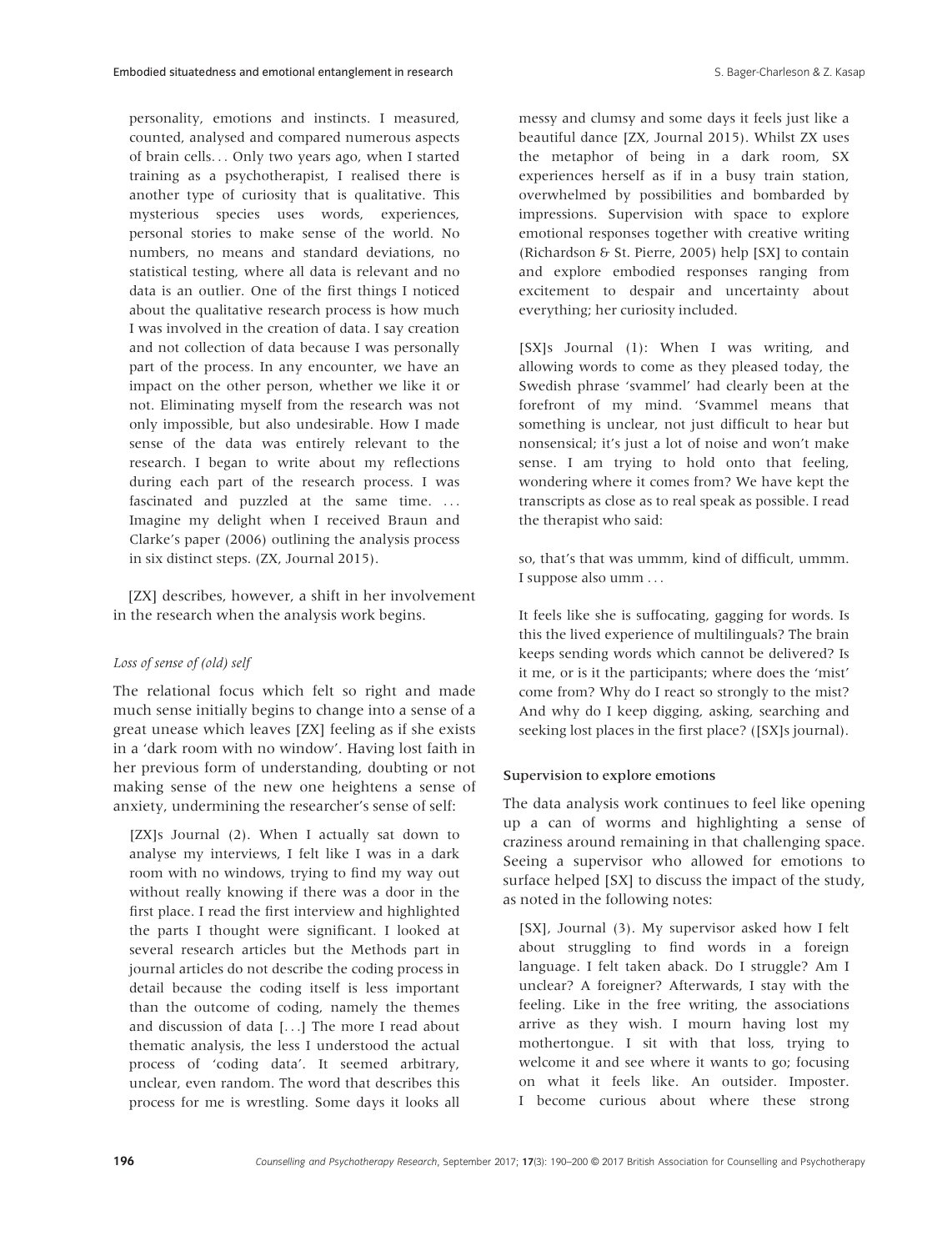S. Bager-Charleson & Z. Kasap Embodied situatedness and emotional entanglement in research

reactions come from? Feeling like an outsider. Two very young parents, too young for having a baby, springs to mind. My parents. I also stay with 'svammel' and sit with some real and imaginary fears of losing one's (mine?) mind. A memory from when my now deceased father is being put into a straitjacket fills me with immense sadness. I let it come, and sit with my history and future, thinking about my private, personal split between good = making sense and intolerable = making no sense. Bion (1961) separates between 'undigested' and 'digested' facts, or aspects of our understanding. He writes about 'taming wild thoughts' as we couple opinions, constructs and ideas with feelings, and vice versa. In the moment that we do that, a sense of aha and recognition occur and we almost immediately move onto another thought, as if freed up for new discovery. The sense of where 'svammel' comes from diminishes when meeting, sitting with it; it can be 'parked' or at least separated from the study I feel more relaxed and open, interested and curious about each multilingual therapist's unique experience of words and meaning making ([SX] journal, 2015).

## Reflections

McLeod (2011) asserts that frustration and overwhelming despair is 'vital' (p. 79) to enable new possibilities of discovery. Bion (1961) and Gendlin (1997) invite us to welcome the feeling of lostness, rather than feeling threatened and overwhelmed. The process reminds of the epistemic positioning we learn to adopt in our therapeutic practice. Gendlin (1997) refers to this kind 'staying with' the 'body-feel' as means of generating new understandings:

by letting it come, I allow my body-feel to stir, to move, to do whatever it does independently of my deliberate control, while I do employ by deliberate control to keep the situation, the relevance [....] Once it has shifted, one can speak or act not just in the countless unsatisfying ways always available, but in a focused way that will carry forward what it implies... (p. 123).

#### Narrative knowing

Gendlin (1997) refers to language as 'often being odd, and newly formed'; it is an interactive project in process. Narrative research felt increasingly relevant for our exploration of 'multilingualism'. A narrative inquiry involves, as Chase (2005, p. 663) suggests, that we 'listen to the narrators' ambiguities and complexities' (p. 663).

[ZX] reflected on the personal cost of being open for 'all' possibilities; a sense of not-knowing seeps into almost all levels, the researcher's own language included. [ZX] considers the links between language and belonging:

[ZXs] Journal (3):

Nowhere feels effortless and natural [right now]. The richness of the two languages and two worlds becomes a burden. When I am 'operating' in English, I am self-conscious about my accent, my non-English looks and my 'foreign' name. I wonder whether I am being understood and how I come across. Interestingly, I notice myself becoming selfconscious in Turkey as well, losing the effortless grasp of my language. The overall feeling is that of being in-between, not quite belonging here or there, not quite an outsider either. My thoughts and feelings struggle to find expression in either language, my vocabulary becomes limiting and confusing. When gathering and analysing the data on multilingual therapists' experiences, I found it a challenge to take a step back from the data to really hear the research participants' voices. The duality of my identity struck hard – was I the researcher or the participant? Where did my voice come into the picture, if at all? As the duality of my identity determined my frame of reference when analysing and interpreting the data, I had to accept that the process of analysis was going to involve navigating this duality (ZX 2015).

Turning our attention to the therapists' 'narrative knowing' involved searching for themes – for example linking meaning units and codes – with attention to how the narrators conceptualised their respective 'self' in the narratives. How do they organise diverse experiences and events into unified and, for themselves, understandable wholes through their 'storying' of the events? Chase's reference to Bamberg (1997, in Chase, 2005, p.663) offered helpful levels of narrative positioning within the transcripts:

1 How do the therapists position themselves and others in their stories? Who and what is good, bad, right wrong, etc.?

2 How do the narrators position themselves in relation to the audience?

3 How do therapists construct their sense of selves in their narratives? Bamberg encourages us to look out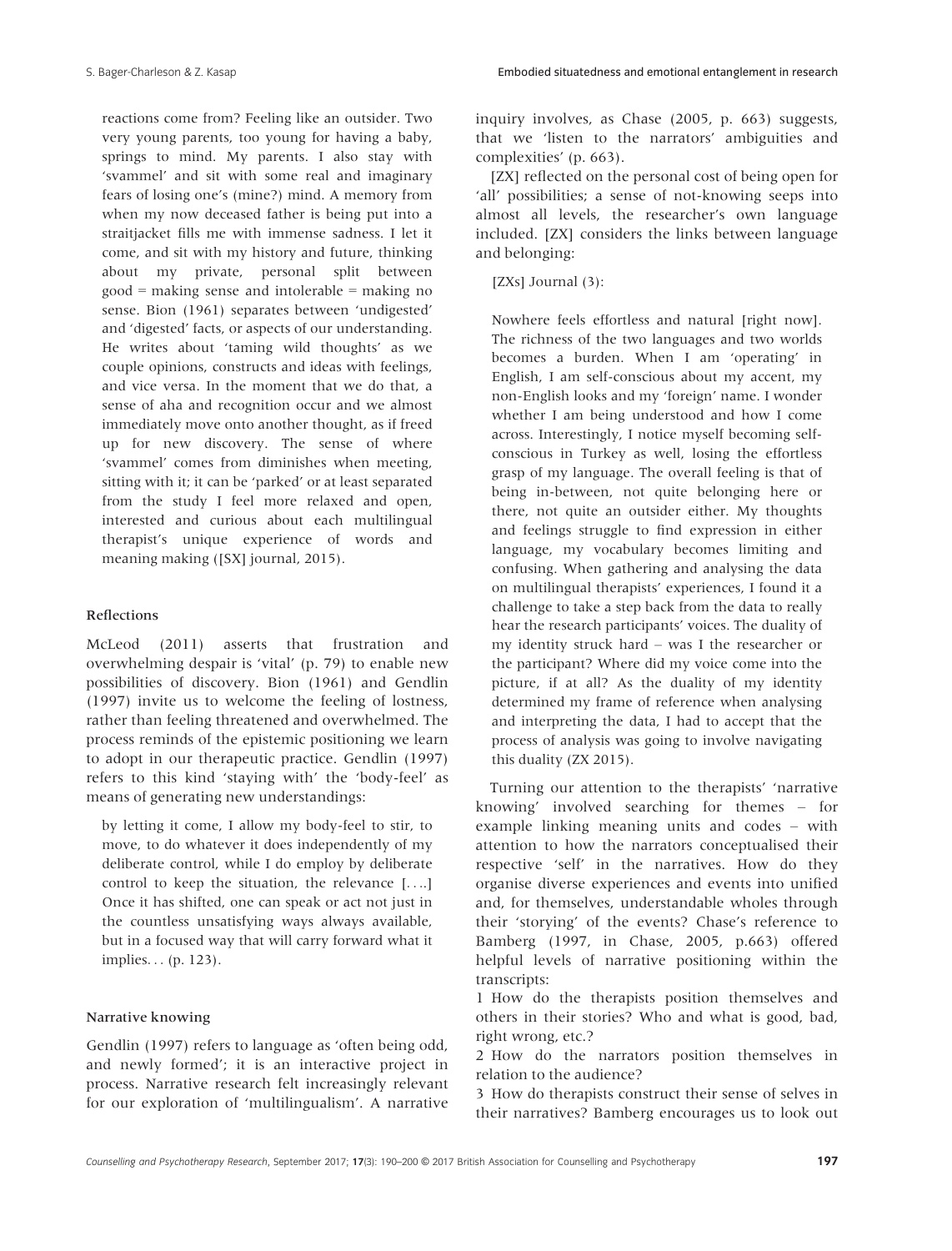for how the participants position themselves to themselves [and]construct a local answer to the question 'who am I?' (Bamberg, in Chase, 2005, p.663).

A gradual impression of something multilayered, rich came across in the transcripts when comparing separate themes in context with others. Ambivalence, Fractured, Existential Migration, Openness and Empathy were some of the subthemes to which codes like 'jangly', 'fed up', 'issues', 'keen', 'curious', 'background', 'challenge' and 'future' seemed to belong.

The training had highlighted how language no longer was 'just about being better understood', as one therapist said, but rather a matter that 'some stuff will simply easier come up' in different languages. Several therapists spoke about language as 'a reference system' on different levels. One therapist described how:

languages are more than just a language, it's a whole reference system ... childhood, culture, class and different understandings. Having an awareness of different languages [is] also about considering where your thinking comes from. (3:12)

Interestingly, none of the therapists used language switching in the interviews. This is something which, in hindsight, we regard as a missed opportunity. We could have addressed or explored their choice to talk much about language switching but not actually applying it in the interviews. For us as researchers, language switching became a surprising part of the analysis. Upcoming concepts acquired through our mother tongue – like the Swedish 'svammel' (not making sense) initially overshadowed [SX]'s 'hearing' of the participants, and [ZX] experienced strong emotions around language too. Learning from the participants about the importance of language switching made us think about how we both avoided to 'hear' the participants, potential need for language switching; our own reluctance to admit language struggle highlighted a defence which we began to explore in terms of a 'cultural countertransference'. Our initial impatience felt like a projection stemming from our own ambivalence of being 'foreign'.

We both experienced an ebb and flow of connections or moments, which Gendlin (1997) refers to as when 'it jells'. He suggests that is there is 'a great physical relief when a direct referent forms. Many processes in the body return to their more usual ways, no longer carry ... the stoppage' (p. 64). This resonated with us. Gendlin asserts, in turn, that when that happens, it is not because we have unveiled or discovered the truth; it is rather a process of allowing the data and the researcher to move organically together – accepting that the data have been removed from its original meaning.

# Concluding remarks

The purpose of this article has not been to offer a stepby-step approach to data analysis, but rather to join Stanley's (2013) 'call for accounts' about what it feels like to do research. Some stages involved excitement, growth, harmony and enrichment, but other stages are felt surprisingly unsettling as our own prior understanding expanded. Being in a no-mans-land between old and new understandings triggered a sense of loss of theory and challenged temporarily our sense of selves.

Bion (1961) and Gendlin (1997) are examples of 'frameworks' which help to welcome the feeling of lostness, rather than feeling threatened and overwhelmed. The process reminds of the epistemic positioning we learn to adopt in our therapeutic practice. Gendlin (1997) refers to this kind 'staying with' the 'body-feel' as means of generating new understandings:

by letting it come, I allow my body-feel to stir, to move, to do whatever it does independently of my deliberate control, while I do employ by deliberate control to keep the situation, the relevance [....] Once it has shifted, one can speak or act not just in the countless unsatisfying ways always available, but in a focused way that will carry forward what it implies... (p. 123).

Embodied reflexivity brings us inevitably 'into the room with our research' as the existential therapist Du Plock (2016) puts it. During the data analysis, we found ourselves removed from the opportunity to build understandings through a collaborative dialogue which otherwise is typical of the way we generate knowledge in our client sessions. For [ZX], this way of generating knowledge was initially compared with being in a dark room without any windows, whilst [SX] experienced a sense of sitting in an overcrowded train station. We used research journals as means of moving beyond the explicit in our analysis, creating an introspective space for curiosity rather than avoidance or displacement, into what happened to us on a personal, theoretical and cultural level. Staying with our responses in the way that Gendlin (1997) suggests tended to bring both a physical relief and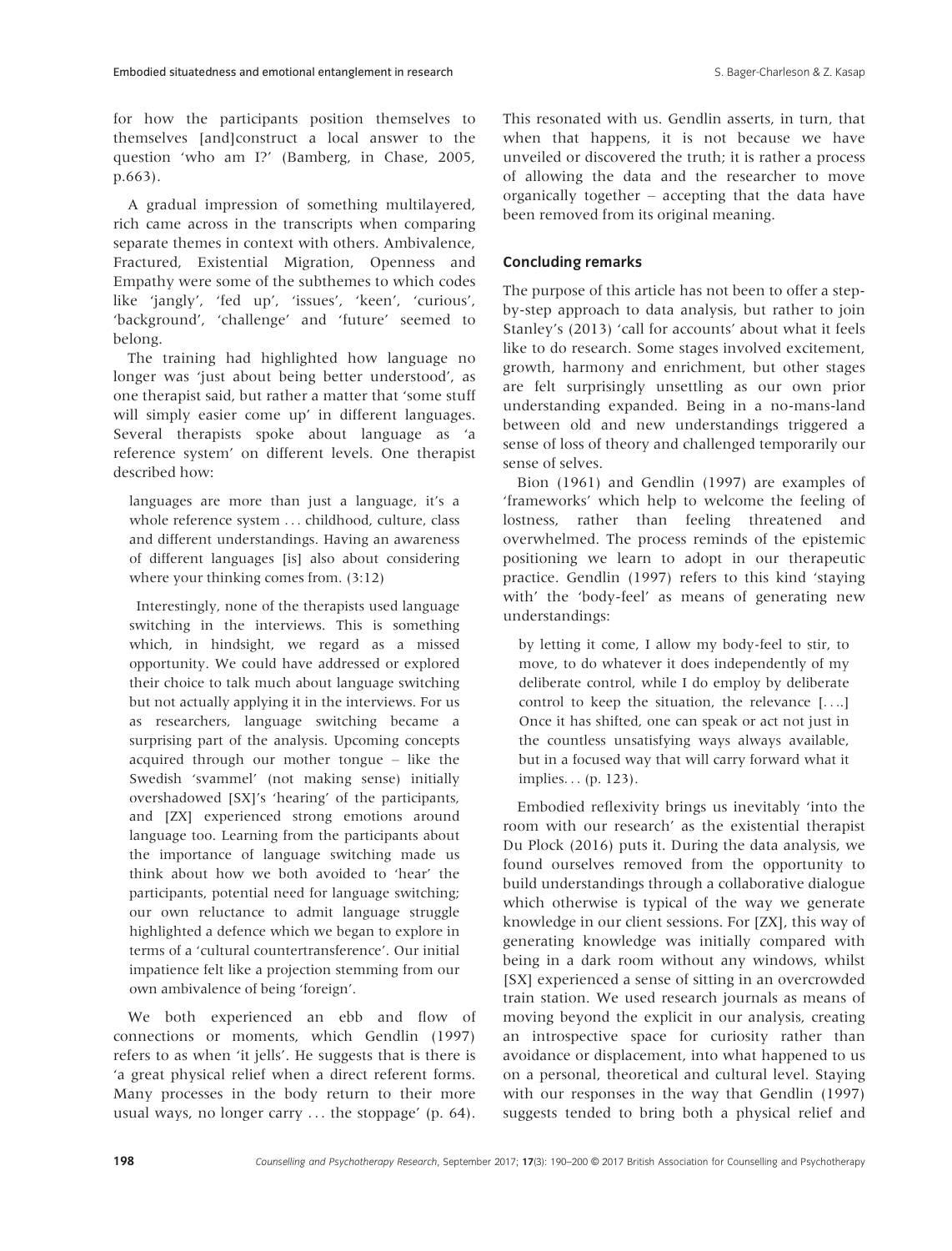open up for new forms of 'hearing' when following and interpreting the narratives of our multilingual participants.

#### Limitations of the study and areas for further research

We would like to know more about therapists' embodied responses to research.

As researchers, we have become increasingly intrigued by what Bondi (2012) refers to as a 'gap between' therapeutic practice and research. There are many angles to this 'gap', but to us the way therapist– researchers relate to embodied responses when attempting to generate knowledge appears a particularly vague area. Part of our 'findings' have been to recognise how difficult we experienced the process of finding a framework for reflections and discussions about our emotional entanglement in research – especially in comparison with the requirements for emotional attunement and self-awareness from our clinical training and practice. Our article revolves particularly around an 'emotional entanglement' (Takhar, 2009) between researchers and the researched during data analysis. With reference to the principles guiding introspective and intersubjective reflexivity, we have aimed to invite to a discussion about entanglement as means of involvement, exploration and engagement in contrast to attempts to disown, displace or what Ellis and Tucker (2015) refer to as a 'disentanglement', which they identify as a part of 'the scientisation of psychology which has to some extent repressed its emotional history' (p.180).

This article only scrapes the surface but might stimulate further discussions around the researcher's use of self at different stages of the process. Therapists are increasingly encouraged to develop research informed practice; this article suggests that our attention also turns to practice informed research, to create platforms for discussions around emotional entanglement with greater epistemic congruence between relational and emotionally attuned practice for both therapists and researchers.

#### References

- Anderson, R., & Braud, W. (2011). Transforming self and others through research. Albany, NY: State University of New York Suny Press.
- Bager-Charleson, S., Dewaele, J.-M., Costa, B., & Kasap, Z. (2017). A multilingual outlook: Can awareness-raising about multilingualism affect therapists' practice? A mixed-method evaluation. Language and Psychoanalysis, 6, (Autumn/Winter Issue), in press.

Bamberg, M. (1997). Positioning between structure and performance. Journal of Narrative and Life History, 7, 335–342.

Barber, P. (2006). Becoming a practitioner researcher: A gestalt approach to holistic inquiry. London: Middlesex University Press.

- Bion W. (1961). Learning from experience. London, United Kingdom: Karnac.
- Bondi, L. (2012). Research and therapy. Generating meaning and feeling gaps. Qualitative Inquiry, 19(1), 9–19.
- Braun, V., & Clarke, V. (2006). Using thematic analysis in psychology. Qualitative Research in Psychology, 3, 77–101.
- Brown, J. (2006). Reflexivity in the research process: Psychoanalytic observations. International Journal of Social Research Methodology, 9, 181–197.
- Chase, S. (2005). Narrative Inquiry: Multiple lenses, approaches, voices. In N. Denxin, & Y. Lincoln (Eds.), Handbook of qualitative research, 3rd edn. London, United Kingdom: Sage.
- Clarke, S., & Hodgett, P. (Eds.) (2009). Researching beneath the surface: Psychosocial research methods in practice. London: Karnac.

Creswell, J., & Plano Clark, V. L. (2011). Designing and conducting mixed methods research. London, United Kingdom: Sage.

- Dallos, R., & Stedmon, J. (2006). Reflective practice in psychotherapy and counselling. London: Sage.
- Du Plock S. (2016). Where am I with my research? Harnessing reflexivity for practice-based qualitative inquiry'. The Psychotherapist Journal, 62: 16–18, Spring 2016.
- Ellis, D., & Tucker, I. (2015). Social psychology of emotions. London, United Kingdom: Sage.
- Etherington K. (2004). Becoming a reflexive researcher. London, United Kingdom: Jessica Kingsley.
- Finlay L (2016). Being a therapist-researcher: Doing relational-reflexive research. UKCP: The Psychotherapist, 62, 4–5.
- Finlay, L., & Ballinger, C. (2006). Qualitative research for allied health professionals. Chichester: Wiley.
- Finlay L., & Evans K. (2009). Relational-centred research for psychotherapists: Exploring meanings and experience. London, United Kingdom: Wiley Blackwell.
- Finlay, L., & Gough, B. (2003). Reflexivity: A practical guide. London, United Kingdom: Blackwell.
- Freud, S. (1900/1976). J. Stratchey (Ed.), The Interpretation of dreams. London: Penguin Books.
- Gendlin E.T. (1997). A process model. New York, NY: Focusing Institute.
- Hollway, W., & Jefferson, T. (2000). Doing qualitative research differently. London: Sage.
- Haraway, D. (Autumn 1988). Situated knowledges: The science question in feminism and the privilege of partial perspective. Feminist Studies, 14 (3): 577.